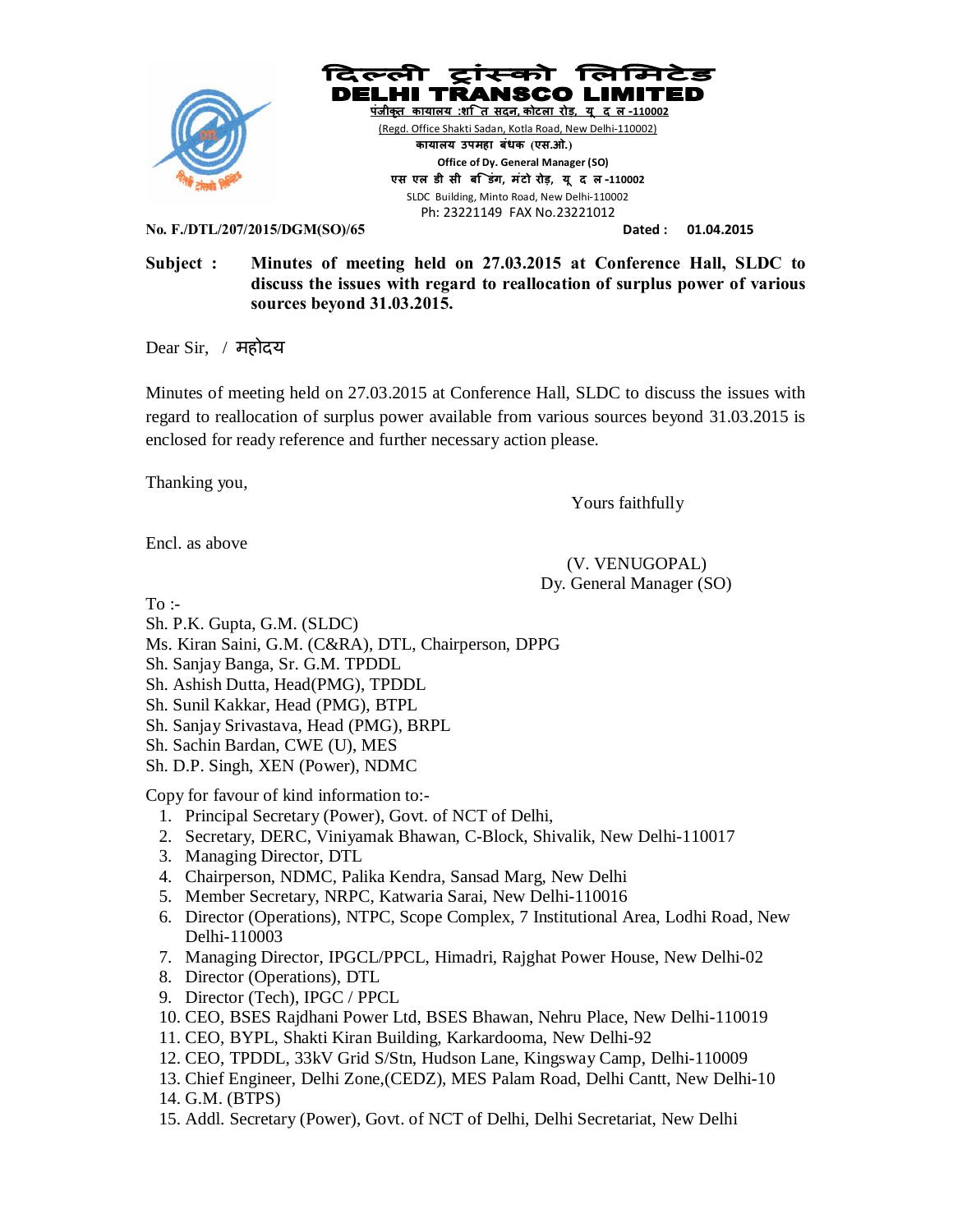

## **DELHI TRANSCO LTD.** (Regd. Office : Shakti Sadan, Kotla Road, New Delhi 110002) **[Office of Deputy General Manager (System Operation)]** SLDC Building, Minto Road, New Delhi ó 110 002 Phone No.23221175, Fax 23221012, 23221059

# **Subject : Summary of discussions of the meeting held on 27.03.2015 at Conference Hall, SLDC to discuss the issues with regard to reallocation of surplus power from various sources beyond 31.03.15.**

A meeting was convened in the Conference Room of SLDC at 12.00hrs. on 27.03.2015 on the issue of the communication dated 25.03.2015 received from Govt. of NCT of Delhi with regard to reallocation of power from various generating stations. The text of the communication is as under:-

 $\tilde{O}$ *To The General Manager (SLDC) Delhi Transco Ltd SLDC Building, Minto Road Delhi*

*I am directed to inform you that a meeting was held in the chamber of Hon'ble Minister of Power, GNCTD on 10.03.2015 at 6.00PM wherein it has been decided that Department of Power, GNCTD shall submit a detailed proposal by 31.03.2015 after consulting the DTL and Discoms to the Ministry of Power, Govt. of India clearly specifying the timelines by which the power from NTPC Badarpur Plant can be surrendered and Rajghat Plant can be shut-down so that gas allocation of the same can be re-allocated to the Bawana Power Plant*

*It is requested to assess the demand & supply position in consultation with DISCOMs and furnish your comments on the reallocation of power from various Central Sector Generating Stations beyond 31.03.2015 to this office within two days positively for further necessary action.*

> *Sd (Alka Sharma) (Dy Secretary (Power) "*

*Copy to :*

- *1 MD, DTL*
- *2 CEO, TPDDL*
- *3 CEO, BRPL*
- *4 CEO, BYPL*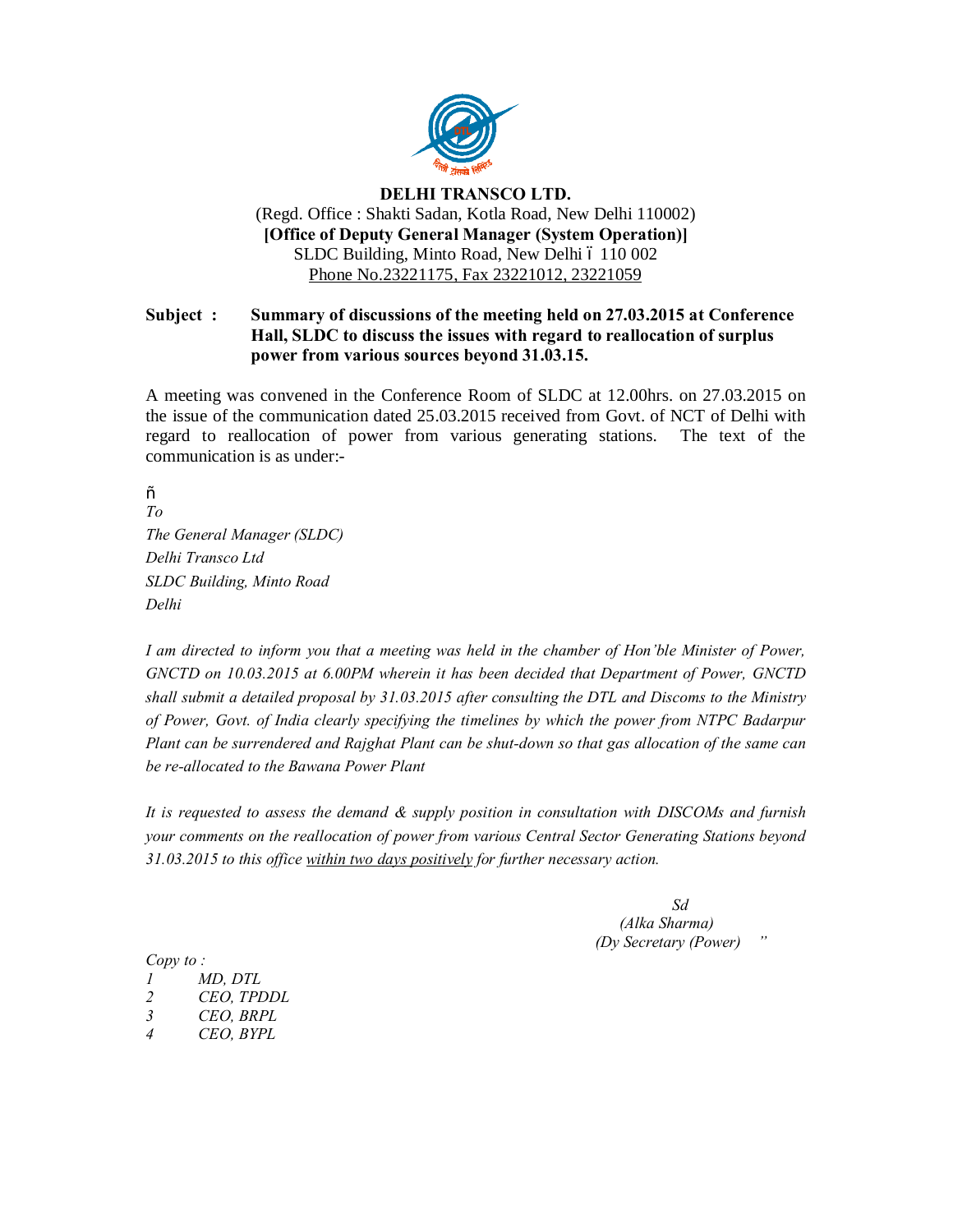The meeting was attended by members of Delhi Power Procurement Group (DPPG) and SLDC. Director (Operations), DTL chaired the meeting. The list of the participants is appended hereunder:-

| S.<br>$\mathbf N$ | <b>Name</b>          | <b>Designation</b>                             | <b>Utility</b>      | Mobile no.   | Email                                  |
|-------------------|----------------------|------------------------------------------------|---------------------|--------------|----------------------------------------|
| $\overline{1}$    | Sh. Asim Haldar      | Director<br>(Opr), DTL<br>In Chair             | <b>DTL</b>          | 9650992550   | asimhaldar@yahoo.com                   |
| $\overline{2}$    | Sh. Venugopal        | Dy.<br>G.M(System<br>Operation). -<br>Convener | <b>SLDC</b>         | 9871093902   | venugopal.v1960@yahoo.co.i<br>in       |
| $\overline{3}$    | Sh. P.K. Gupta       | G.M.<br>(SLDC)                                 | <b>SLDC</b>         | 999533626    | psdpvr2012@gmail.com                   |
| $\overline{4}$    | Ms Kiran Saini       | GM.<br>(C&RA)                                  | <b>DTL</b>          | 9999533639   | gm.comm@dtl.gov.in                     |
| $\overline{5}$    | Sh. Darshan Singh    | Manager<br>(SO)                                | SLDC,<br><b>DTL</b> | 9999533837   | darshansingh.dtl@gmail.com             |
| 6                 | Sh. Pradeep Katiyar  | Manager<br>(SO)-Shift                          | SLDC,<br><b>DTL</b> | 9999533676   |                                        |
| $\overline{7}$    | Sh. Naveen Kumar     | $AM(T)$ , SO                                   | SLDC,<br><b>DTL</b> | 9999533883   | naveen0634engg@gmail.com               |
| $8\,$             | Sh. Sanjeev Kumar    | $AM(T)$ , SO                                   | SLDC,<br><b>DTL</b> | 9999533917   | sanjeevkumar2474@gmail.co<br>m         |
| 9                 | Sh. Sanjay Banga     | Sr. G.M.                                       | <b>TPDDL</b>        | 9818100660   | sanjay.banga@<br>tatapower-<br>ddl.com |
| 10                | Sh.AshisKumarDutta   | DGM(PMG)                                       | <b>TPDDL</b>        | 9871798566   | ashis.dutta@tatapower-<br>ddl.com      |
| 11                | Col. Sachin Bardan   | CWE(U)                                         | <b>MES</b>          | 9968608227   |                                        |
| $\overline{12}$   | Sh Major A N Rai     | <b>AEE</b>                                     | <b>MES</b>          | 8447146921   | geelectric@gmail.com                   |
| 13                | Smt. Kiran Gajrani   | EE<br>(Electronic)                             | <b>MES</b>          | 9873802301   | k-Gajrani@rediffmail.com.in            |
| 14                | Sh. Panini Gupta     | $EE$ (R&P)                                     | <b>NDMC</b>         | 9810055594   | paninigupta@gmail.com                  |
| 15                | Sh. D.P. Singh       | XEN(Power)                                     | <b>NDMC</b>         | 011-23341605 | dp.singh@ndmc.gov.in                   |
| 16                | Sh.Sunil Kakar       | AVP (PMG)                                      | <b>BYPL</b>         | 39992002     | sunilkakar@rediffmail.com              |
| 17                | Sh. Anuran Sharma    | Sr. Manager                                    | <b>BYPL</b>         | 931355302    | anurag.kr.sharma@reliancead<br>a.com   |
| 18                | Sh.Sanjay Srivastava | AVP (PMG)                                      | <b>BRPL</b>         | 9312147045   | sanjaysrivastava@rediffmail.<br>com    |
| 19                | Sh. A.K. Gera        | $\overline{DGM}$                               | <b>BRPL</b>         | 9313898750   | anand.gera@relianceada.com             |
| 20                | Sh. S.B. Malik       | Consultant                                     | <b>BRPL</b>         | 9899377074   | shashimalik@relianceada.co<br>m        |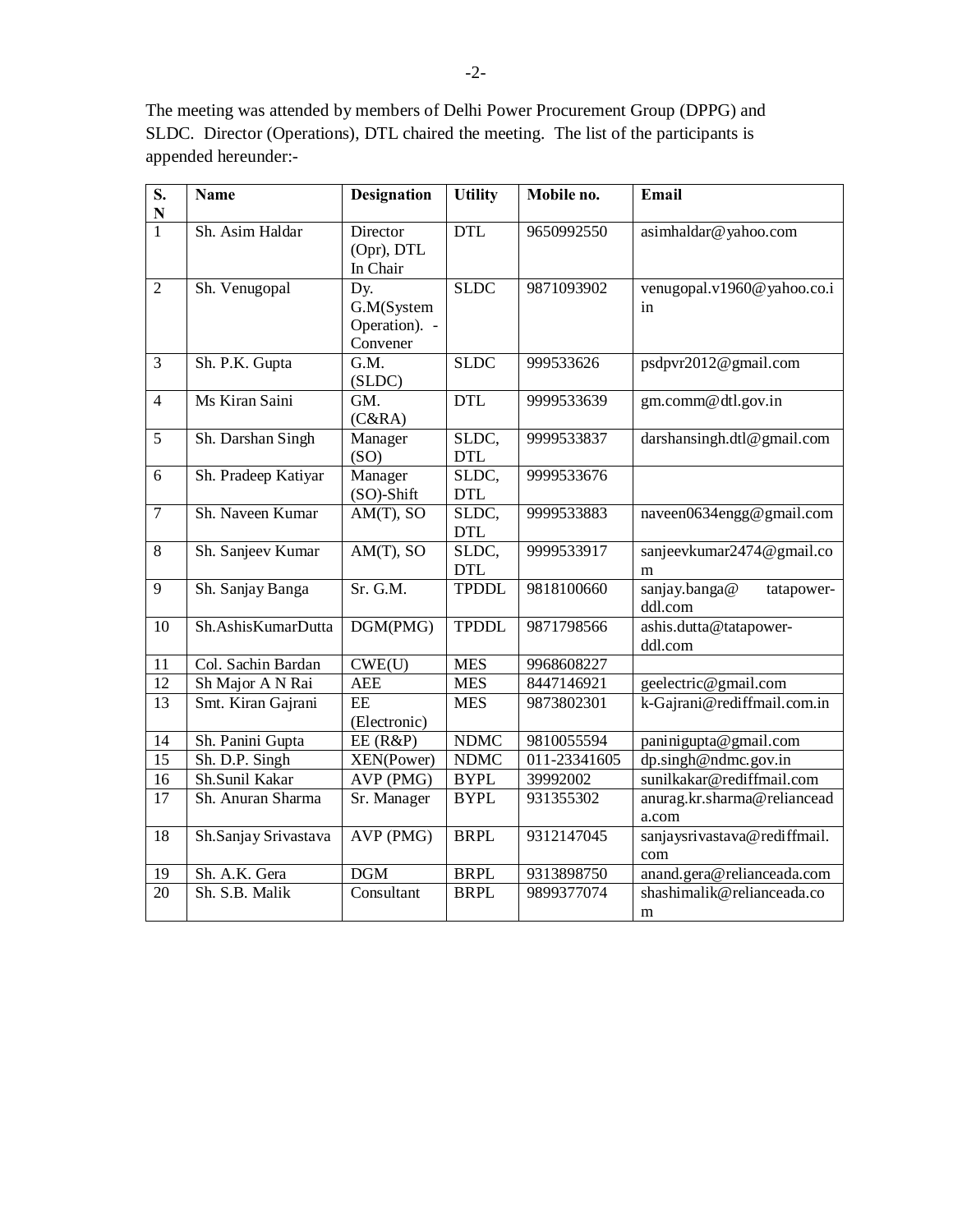## **Gist of discussions and decisions are as under:-**

#### **Intra State Generating Stations.**

#### **a) Closure of RPH Plant**

It was intimated by SLDC that during this summer, the closing of RPH Plant would create transmission constraints to meet the peak demand of more than 6000MW. However considering the commissioning of  $220kV$  Patparganj  $\acute{o}$  Gazipur 1000mm<sup>2</sup> cable and the possibility of re-conductoring of 220kV Wazirabad 6 Geeta Colony D/C line to high capacity conductors, the closure of RPH units wond cause any constraints. As such, in System Operation point of view, RPH plant can be closed down immediately after summer 2015 i.e. after 30.09.2015. The average cost of the generation is as under:-

| Fixed   |     | Fixed Charges |             |        | Variable cost in PS/Unit |        |        |
|---------|-----|---------------|-------------|--------|--------------------------|--------|--------|
| Charges | 1n  | at 75% PLF in |             |        |                          |        |        |
| Crores  | per | Ps/Unit       | Apr $\&014$ | May    | June                     | July   | Aug    |
| year    |     |               |             | 2014   | 2014                     | 2014   | 2014   |
|         |     |               |             |        |                          |        |        |
| 159.25  |     | 202           | 333.80      | 333.80 | 333.80                   | 333.80 | 333.80 |
|         |     |               |             |        |                          |        |        |

| <b>Variable cost in PS/Unit</b> |             |                    |          |          |             |                                                               |  |  |
|---------------------------------|-------------|--------------------|----------|----------|-------------|---------------------------------------------------------------|--|--|
| Sept2014                        | Oct<br>2014 | <b>Nov</b><br>2014 | Dec 2014 | Jan 2015 | Feb<br>2015 | Total 2014-15<br>(Total)<br>cost<br>fixed<br>and<br>variable) |  |  |
| 337.80                          | 292.30      | 292.30             | 292.30   | 352.00   | 352.00      | 528.15                                                        |  |  |

The environmental issues are also being encountered for running the units. The units have also outlived their useful life as Unit-1 (67.5MW capacity) was commissioned in the year May 1990 (67.5MW capacity) and Unit-2 was commissioned during January 1990 as the normal life of the plant is 25 years. Due to aging of the plant, the efficiency of the plant has also come down. During last summer season, the plant could not deliver 60% of the capacity as detailed hereunder:-

| <b>Month</b>      | Plant availability in %age | Scheduled PLF in %age |
|-------------------|----------------------------|-----------------------|
| April 2014        | 82.09                      | 37.04                 |
| May 2014          | 72.13                      |                       |
| June 2014         | 76.39                      | 74.70                 |
| <b>July 2014</b>  | 57.79                      | 57.79                 |
| August 2004       | 55.00                      | 46.47                 |
| Sept 2014         | 51.94                      | 51.94                 |
| April to Sep 2014 | 65.82                      | 55.13                 |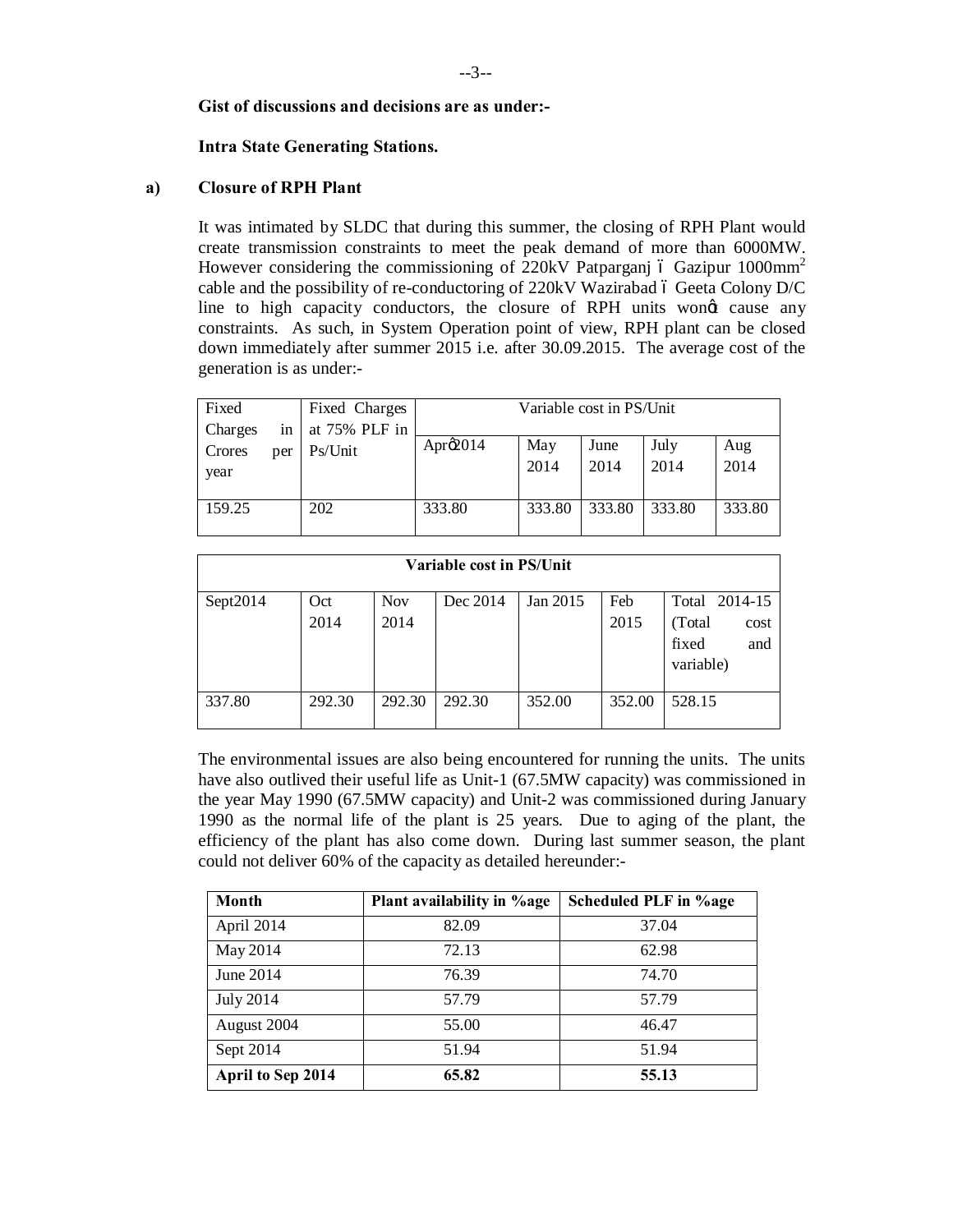It was also pointed out that as per the ARR filed by IPGCL for the year 2015-16, they have claimed the fixed cost of Rs. 175.13 Crores per annum with an estimated variable cost of Rs. 3.51 / unit (further subject to fuel price adjustment on month-tomonth basis) making the composite cost of Rs. 5.76/unit.

**All beneficiaries of RPH requested the State Govt. to close down RPH Plant forever so that fixed charges liability along with variable charges can be get rid off as the transmission constraints would be eased after the commissioning of 220kV Patparganj – Gazipur link and re-conductoring of 220kV Wazirabad – Geeta Colony line.**

**The Forum decided to recommend the State Govt accordingly.**

## **b) Closure of PPCL's Pragati Station**

SLDC informed that from the System Studies, it is evident that due to the inadequate transmission system, during summer months both the units of the station are required till the establishment of 400kV Inter State Transmission System (ISTS) at RPH. However, during the period of October to March, the entire station can be closed down and divert the gas to Bawana CCGT to efficiently utilize its capacity being the high efficient machines.

Distribution Companies expressed their strong resentment of continuous operation of the plant due to non-commissioning of transmission system to get rid off the costly generation. The cost of the supply of the plant is as under:-

| in Crores per | Fixed Charges Fixed Charges<br>at 85% PLF in |                      |             | Variable cost in PS/Unit |              |             |
|---------------|----------------------------------------------|----------------------|-------------|--------------------------|--------------|-------------|
| year          | Ps/Unit                                      | Apr $\mathcal{Q}014$ | May<br>2014 | June<br>2014             | July<br>2014 | Aug<br>2014 |
| 213.15        | 90                                           | 381                  | 272         | 303.70                   | 520.20       | 458.10      |

| Variable cost in PS/Unit |        |            |          |      |        |                   |  |  |
|--------------------------|--------|------------|----------|------|--------|-------------------|--|--|
| Sept2014                 | Oct    | <b>Nov</b> | Dec 2014 | Jan  | Feb    | 2014-15<br>Total  |  |  |
|                          | 2014   | 2014       |          | 2015 | 2015   | (Total cost fixed |  |  |
|                          |        |            |          |      |        | and variable)     |  |  |
| 442.20                   | 460.90 | 384.70     | 425.10   | 467  | 340.70 | 495.05            |  |  |

It was also pointed out that in the ARR filed by PPCL for the year 2015-16, they have claimed the fixed cost of Rs. 238.76 Crores per annum which is Rs. 25 Crores more than the present level with an estimated variable cost of Rs. 4.36/unit (further subject to fuel price adjustment on month-to-month basis) making the composite cost of Rs. 5.36/unit.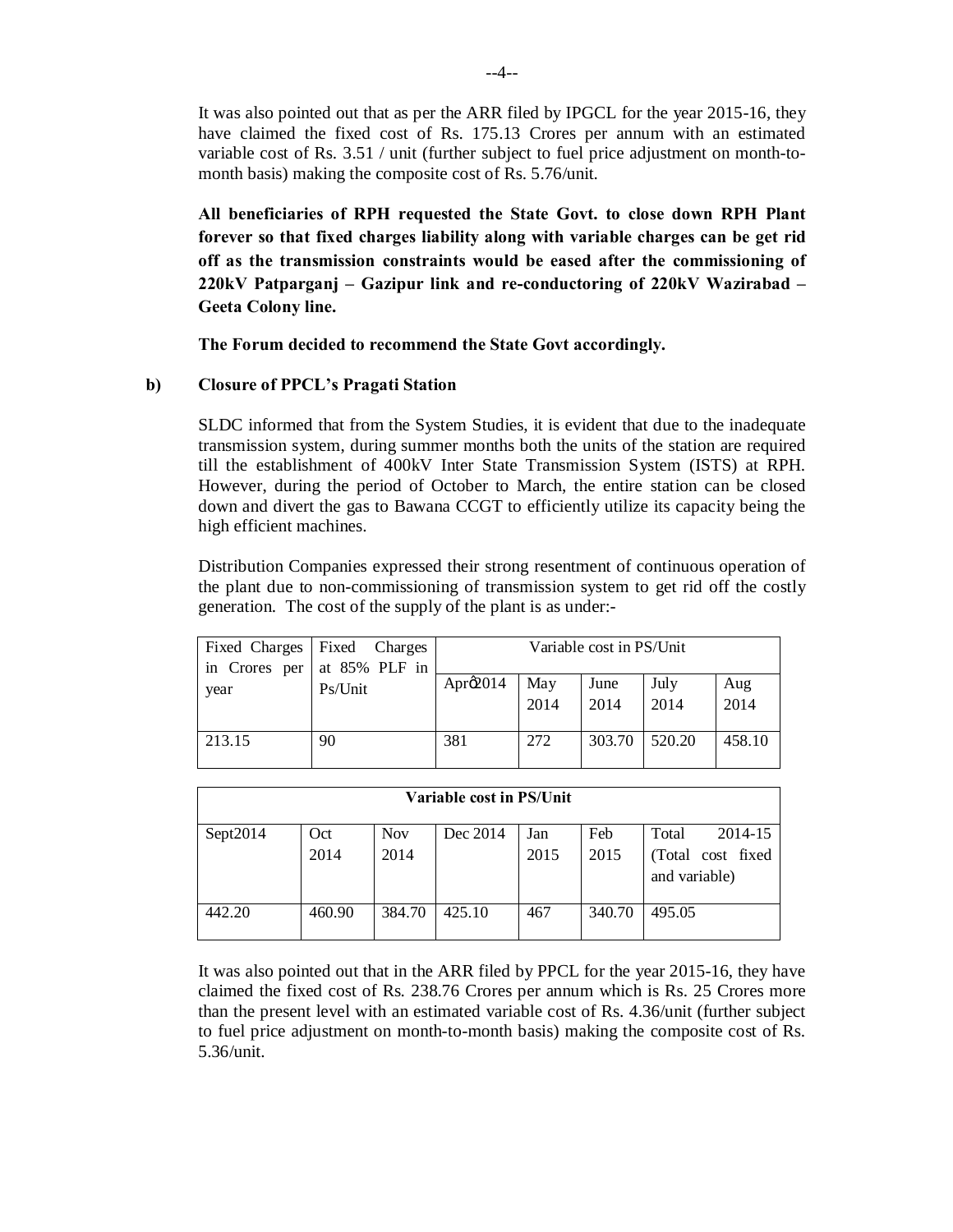| <b>Unit No</b> | <b>Capacity in MW</b> | Date of Commissioning |
|----------------|-----------------------|-----------------------|
| $GT-1$         | 104                   | May 2002              |
| $GT-2$         | 104                   | Nov. 2002             |
| <b>STG</b>     | 122.                  | March 2003            |

The plant has so far not completed its useful life as the normal life of Gas Turbine Plant is 15 years.

Director (Operations), DTL informed that Loop-In-Loop-Out of one ckt. Of 220kV Pragati 6 Sarita Vihar at Maharani Bagh is expected before summer 2016 and other circuit by summer 2017. The ISTS at RPH is also expected by summer 2017. The adequate transmission system to get rid of present 330MW capacity at Pragati can be expected by summer 2017.

**Considering the overall system, the Forum was of the view that full generation of Pragati Stage-I be maintained during summer months and the gas allocation of entire station be diverted to Bawana CCGT during the period October to March till the ISTS is commissioned at RPH as the Bawana CCGT generation cost is cheaper than Pragati Stage-I being high efficient plant as under:-**

| Provisional   | Fixed<br>Charges |                      |        | Variable cost in PS/Unit |        |        |
|---------------|------------------|----------------------|--------|--------------------------|--------|--------|
| Fixed Charges | at 85% PLF in    |                      |        |                          |        |        |
| in Crores per | Ps/Unit          | Apr $\mathcal{Q}014$ | May    | June                     | July   | Aug    |
| year          |                  |                      | 2014   | 2014                     | 2014   | 2014   |
|               |                  |                      |        |                          |        |        |
| 1200          | 121              | 306                  | 283.90 | 313.40                   | 288.40 | 317.40 |
|               |                  |                      |        |                          |        |        |

| Variable cost in PS/Unit |        |            |          |        |        |                                    |  |
|--------------------------|--------|------------|----------|--------|--------|------------------------------------|--|
| Sept2014                 | Oct    | <b>Nov</b> | Dec 2014 | Jan    | Feb    | 2014-15<br>Total                   |  |
|                          | 2014   | 2014       |          | 2015   | 2015   | (Total cost fixed<br>and variable) |  |
| 307.60                   | 292.60 | 309.20     | 313.00   | 319.30 | 313.10 | 426.81                             |  |

**After the commissioning of 400kV ISTS at RPH with outlets at RPH, the entire Pragati Stage-I station may be closed down if the generating company could not assure the cheap gas to run the plant, to get rid off the fixed charges liabilities for non utilization period.**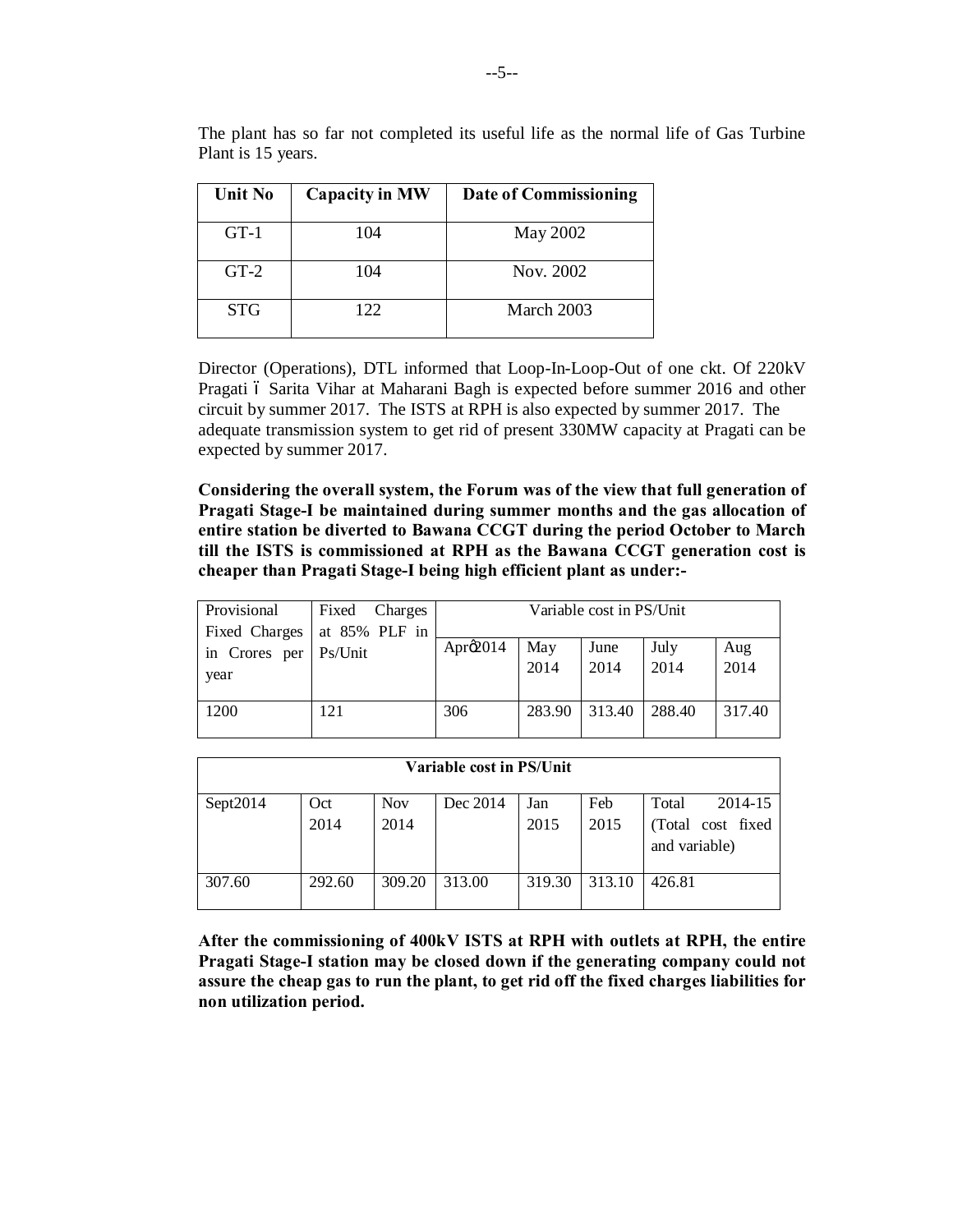# **c) Closure of IPGCL's GT Station**

Distribution utilities intimated that the cost of GT Station of IPGCL is very high (about Rs. 5.50/-) as evident hereunder:-

|        | Fixed Charges Fixed Charges |                   |        | Variable cost in PS/Unit |      |        |
|--------|-----------------------------|-------------------|--------|--------------------------|------|--------|
|        | in Crores per at 80% PLF in |                   |        |                          |      |        |
| year   | Ps/Unit                     | Apro $\Omega$ 014 | May    | June                     | July | Aug    |
|        |                             |                   | 2014   | 2014                     | 2014 | 2014   |
|        |                             |                   |        |                          |      |        |
| 192.99 | 105                         | 389.00            | 419.20 | 532                      | 632  | 420.10 |
|        |                             |                   |        |                          |      |        |

| Variable cost in PS/Unit |             |                    |          |             |             |                                                         |  |  |
|--------------------------|-------------|--------------------|----------|-------------|-------------|---------------------------------------------------------|--|--|
| Sept2014                 | Oct<br>2014 | <b>Nov</b><br>2014 | Dec 2014 | Jan<br>2015 | Feb<br>2015 | 2014-15<br>Total<br>(Total cost fixed)<br>and variable) |  |  |
| 465.80                   | 351.20      | 358.10             | 372.90   | 553.20      | 416.70      | 551.38                                                  |  |  |

They further requested the closure of the station immediately. They also informed that the plant has already completed its useful life as evident from the date of commissioning of units :

| <b>Unit No</b> | Capacity in<br><b>MW</b> | <b>Date of Commissioning</b>      |
|----------------|--------------------------|-----------------------------------|
| $GT-1$         | 30                       | 17.06.1986                        |
| $GT-2$         | 30                       | 20.06.1986                        |
| $GT-3$         | 30                       | 11.08.1986                        |
| $GT-4$         | 30                       | 03.09.1986                        |
| $GT-5$         | 30                       | 11.11.1986                        |
| $GT-6$         | 30                       | 20.11.1986                        |
| STG-1          | 30                       | 24.04.1996                        |
| $STG-2$        | 30                       | 12.08.1997                        |
| STG-3          | 30                       | 27.12.1996                        |
| Total capacity | 270                      | The station as whole 6 12.08.1997 |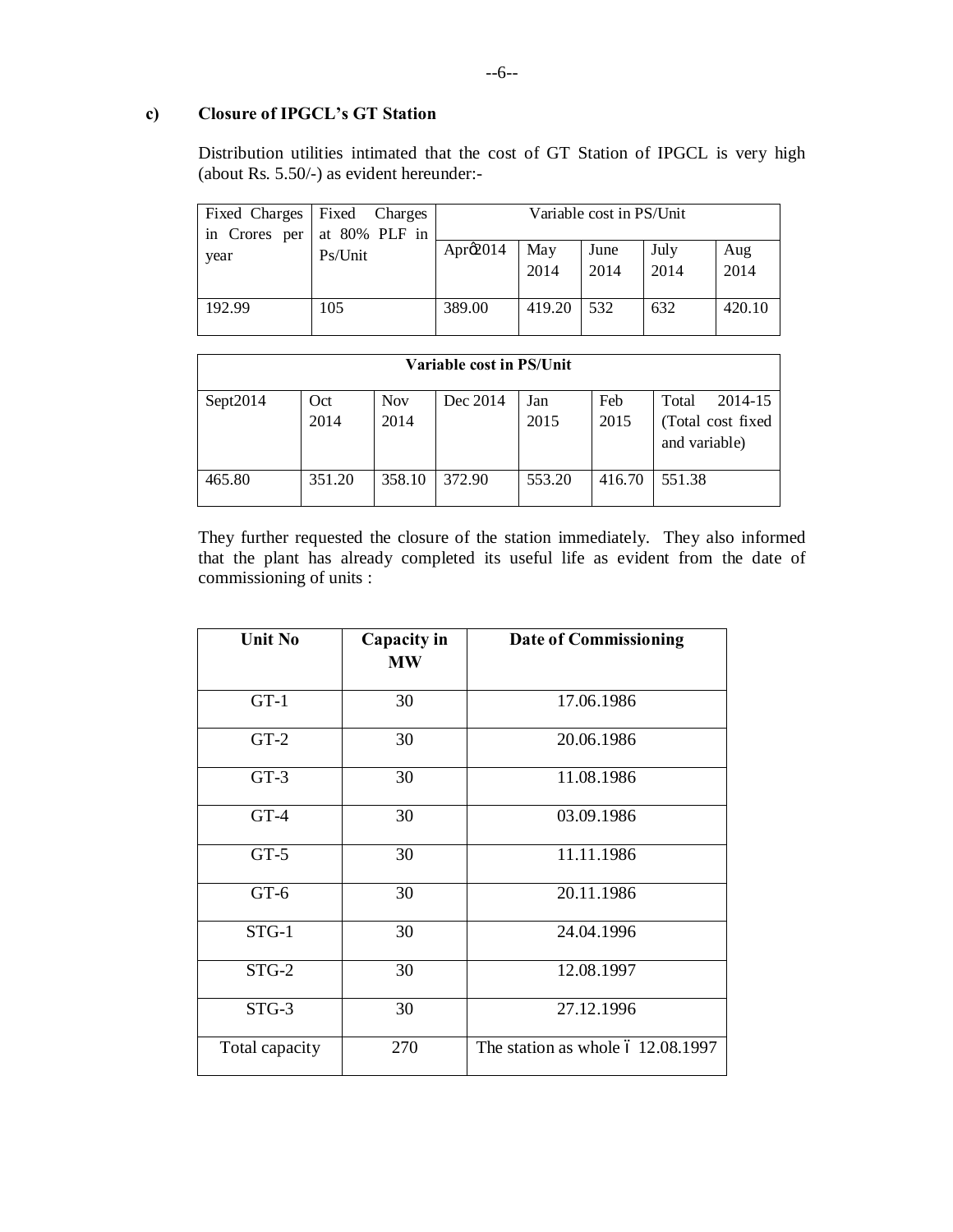SLDC informed that this is the only station having Black Start facility and hence two block of GT i.e. 150MW during summer months April to October and one block (75MW) during November to March be made available. Balance gas be diverted to Bawana CCGT.

Discoms were of the view that there is no technical constraint in closing down if not now but definitely after September 2015. Black Start is a very rare incident and for that purpose running the plant throughout the year and burden the consumer is neither justified and nor desirable. In case, it is required to be in operation for ensuring black start facility, only one block i.e. two GTs and one STG is sufficient. Rest two blocks should be closed down forever from October 2015 and gas allocation should be diverted to Bawana CCGT.

It was also pointed out that as per ARR filed by IPGCL for the year 2015-16, they have claimed the fixed cost of Rs. 198.24 Crores per annum with an estimated variable cost of Rs.3.73 / unit (further subject to fuel price adjustment on month-tomonth basis) making the composite cost of Rs. 4.81/unit.

**The Forum was of the view that the decision of closing of GT Station be left to State Government considering the black start facility available and the overall interest of the consumers.** 

## **d) Closing down of BTPS**

This plant is one of costliest sources. Moreover, plant has outlived its life and age of the units is 30-40 years. Out of five units of BTPS, 3X95 units are very old and highly inefficient. The cost of the generation is as under:-

| Fixed                 |     |         | Fixed Charges at |    |                      |             | Variable cost in PS/Unit |              |             |
|-----------------------|-----|---------|------------------|----|----------------------|-------------|--------------------------|--------------|-------------|
| <b>Charges</b>        | in  | 85%     | PLF              | in |                      |             |                          |              |             |
| <b>Crores</b><br>year | per | Ps/Unit |                  |    | Apr $\mathcal{Q}014$ | May<br>2014 | June<br>2014             | July<br>2014 | Aug<br>2014 |
| 411.67                |     | 86      |                  |    | 444.50               | 459.00      | 473.50                   | 467          | 462.80      |

| Variable cost in PS/Unit |             |                    |          |             |             |                                                         |  |  |  |
|--------------------------|-------------|--------------------|----------|-------------|-------------|---------------------------------------------------------|--|--|--|
| Sept2014                 | Oct<br>2014 | <b>Nov</b><br>2014 | Dec 2014 | Jan<br>2015 | Feb<br>2015 | 2014-15<br>Total<br>(Total cost fixed)<br>and variable) |  |  |  |
| 463.50                   | 446.00      | 443.10             | 451.60   | 508.70      | 482.23      | 549.81                                                  |  |  |  |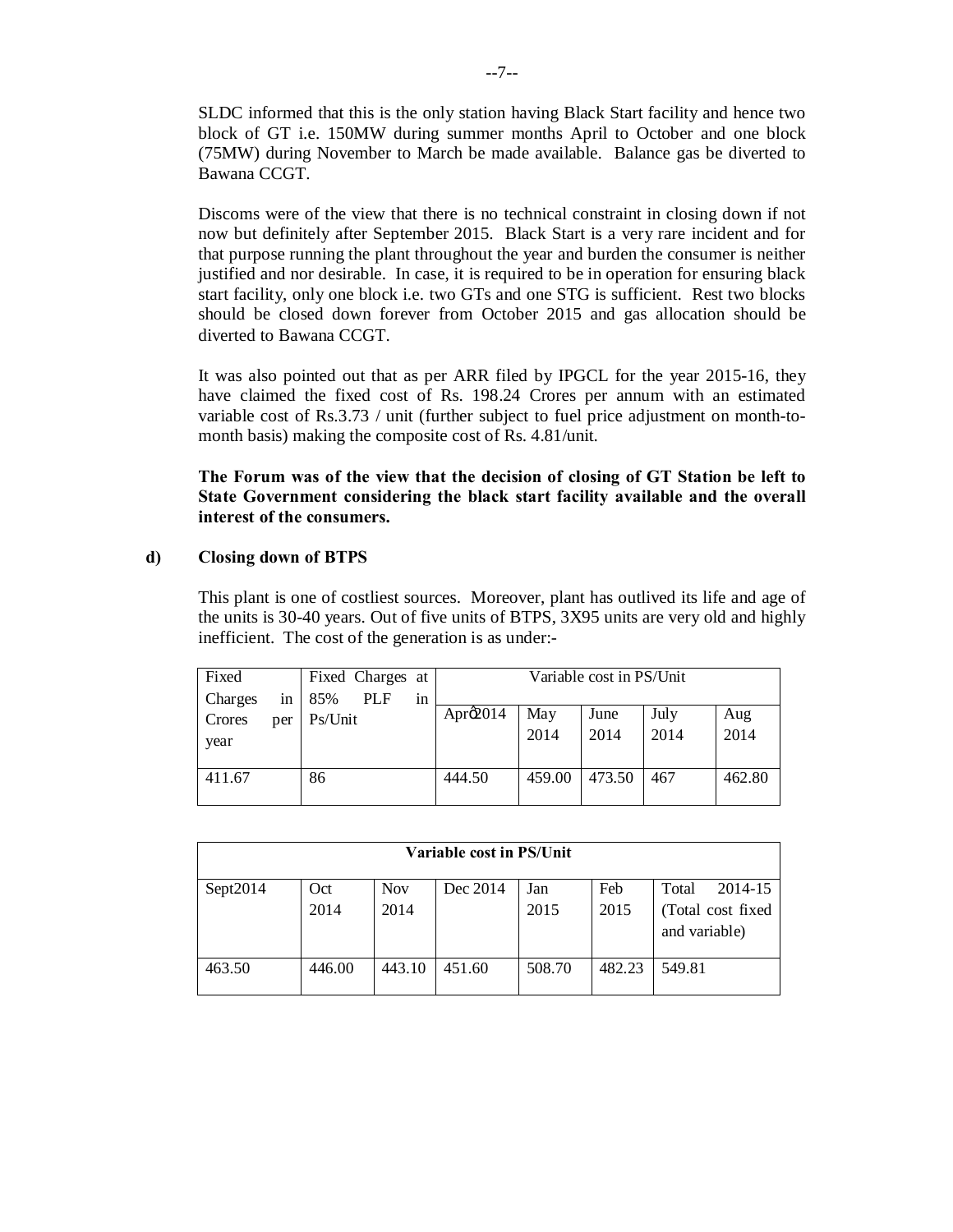| <b>Unit No</b> | <b>Capacity in MW</b> | <b>Date of Commissioning</b> |
|----------------|-----------------------|------------------------------|
|                | 95                    | 26.07.1973                   |
| 2              | 95                    | 05.08.1974                   |
| 3              | 95                    | 29.03.1975                   |
|                | 210                   | 02.12.1978                   |
| 5              | 210                   | 25.12.1981                   |

The life of the station has already exhausted as evident from date of commissioning of units:-

All the Discoms including NDMC and MES is of the view that BTPS should be closed from October 2015 considering its very high cost and already completed its useful life. Further, it was informed that BTPS is going for Renovation and Mordernization activities at the cost of around at Rs. 741/- Crores as per the CERC order dated 12.05.2011 in petition no.324/2009 which will further enhance the cost of generation at BTPS. As per the order, it was suggested that both the units of 210MW machines would be renovated for extension of its life by 20 years more. It was also suggested in the tariff of BTPS issued by CERC that 95MW units should be phased out and the minimum capital should be infused for ensuring their operation till the units are fully phased out. Discoms requested that Delhi Govt. should take immediate steps to stop such R&M activities to reduce the burden on consumers.

SLDC intimated that at present, the closing of BTPS during summer season would severely affect the power supply as the import source at BTPS apart from the generation is 220kV Ballabhgarh 6 BTPS Double Circuit line owned by BBMB. The lines are quite old and restricted capacity is 150MW each. In the present conditions, even with full generation during peak summer, the lines are getting loaded beyond 150MW capacity and in case of closure, the loading on the circuits would cross more than 450MW each which would not survive the system. The transmission system can be improved only after commissioning of 400kV Tuglakabad System which is being established under Inter State Transmission System (ISTS) and commissioning of 220kV outlet from the station. As such, during summer months, particularly May to September, full generation i.e. 600MW is required to be ensured. From the past experience, it is evident whenever any machine at BTPS of 210MW capacity goes under shut-down, load shedding was inevitable during summer months. As such, for system stability point of view, the plant should run till the commissioning of 400kV ISTS at Tuglakabad which is expected by March 2017 as per the present indications.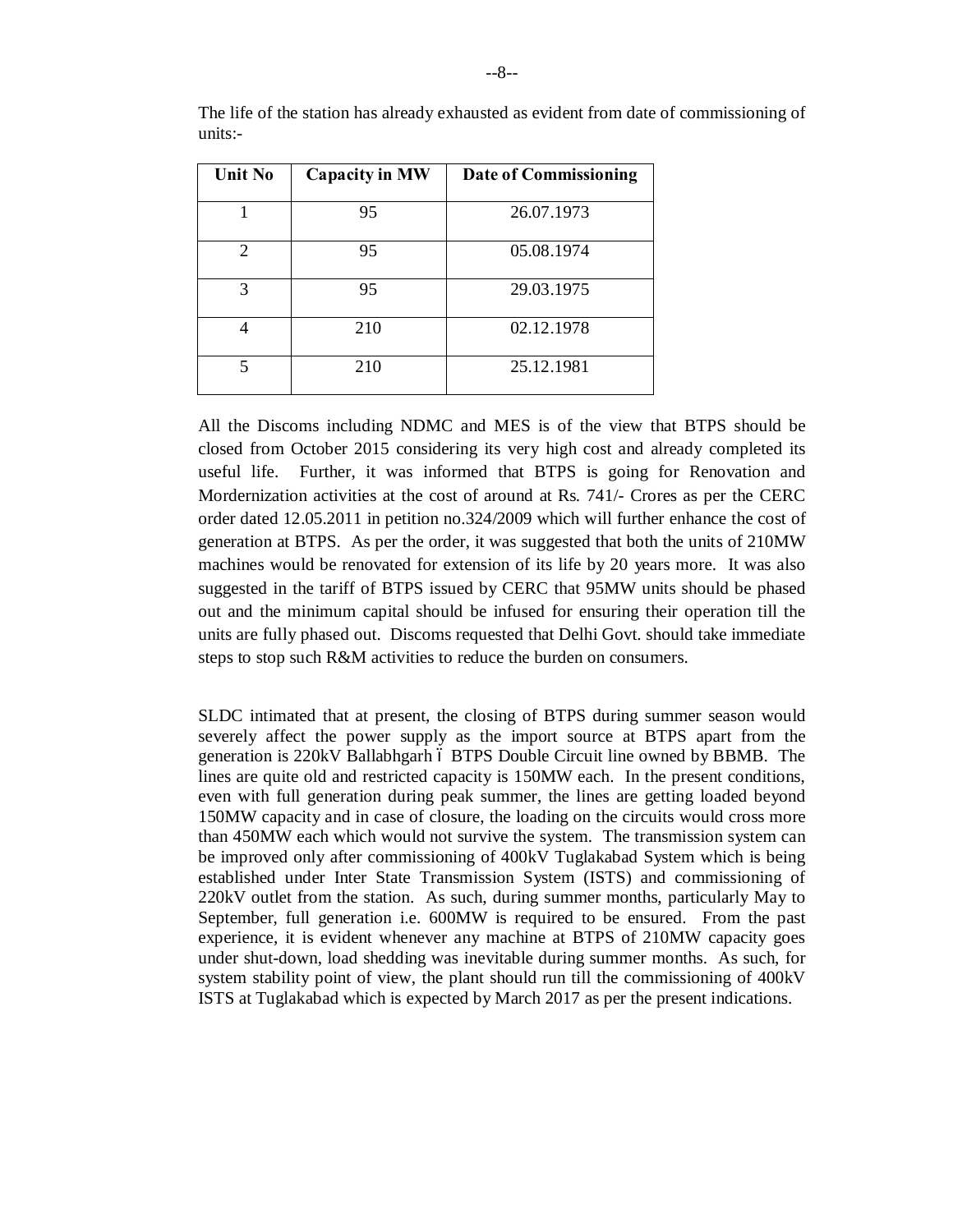The beneficiary Discoms further insisted that if not possible to close entire plant, at least all 3X95MW units should be closed permanently after September 2015.

Director (Operations), DTL cautioned that even at present, only 20-30% internal generation (load centre based) is available in Delhi and any further reduction in generation at load centres, the reliability of power supply would definitely affected. He also cautioned that the operation of much publicized Delhi Islanding Scheme which was devised to safely island Delhi Power System from the Grid in the case of Grid eventuality would be affected severely in case of closing down of all such load centre based generation.

SLDC representative substantiated the statement of Director (Operations) and presented the contribution of Delhi generation at the time of occurrence of peak during 2014-15 as under:-

| <b>Details</b>                                                | Apr-14   | $May-14$ | $Jun-14$ | $Jul-14$         | Aug- $14$ | $Sep-14$     |
|---------------------------------------------------------------|----------|----------|----------|------------------|-----------|--------------|
| Peak Demand met                                               | 4418     | 5338     | 5533     | 5925             | 5507      | 4882         |
| Shedding at the time of<br>Peak Demand                        | $\Omega$ | 20       | 155      | 81               | 82        | $\mathbf{0}$ |
| Date                                                          | 30.04.14 | 30.05.14 | 19.06.14 | 15.07.14         | 27.08.14  | 18.09.14     |
| Time (HRs)                                                    | 16:32:00 | 15:41:31 | 14:46:07 | 15:20:20         | 22:49:14  | 22:53:58     |
| Generation within Delhi                                       |          |          |          |                  |           |              |
| <b>RPH</b>                                                    | 52       | 89       | 93       | 102              | 47        | 82           |
| <b>Gas Turbine</b>                                            | 136      | 121      | 166      | 176              | 141       | 149          |
| Pragati-I                                                     | 84       | 129      | 273      | 277              | 287       | 265          |
| Bawana CCGT                                                   | 216      | $-3$     | 456      | 266              | 611       | 289          |
| <b>BTPS</b>                                                   | 241      | 517      | 400      | $\overline{573}$ | 292       | 312          |
| Rithala                                                       | $\theta$ | $\Omega$ | $\Omega$ | $\Omega$         | $\Omega$  | $\Omega$     |
| Timarpur Okhla Waste<br>Management                            | 14       | 16       | 16       | 12               | 10        | 12           |
| Total generation within<br>Delhi                              | 743      | 869      | 1404     | 1406             | 1388      | 1109         |
| Drawal from the Grid                                          | 3675     | 4469     | 4129     | 4519             | 4119      | 3773         |
| Scheduled Drawal from<br>the Grid                             | 3437     | 4283     | 4170     | 4360             | 4009      | 3612         |
| Over drawal $(+)$ / Under<br>Drawal $(-)$                     | 238      | 186      | $-41$    | 159              | 110       | 161          |
| Generation in % age<br>within Delhi w.r.t. Peak<br>demand met | 16.82    | 16.28    | 25.38    | 23.73            | 25.20     | 22.72        |

All figures in MW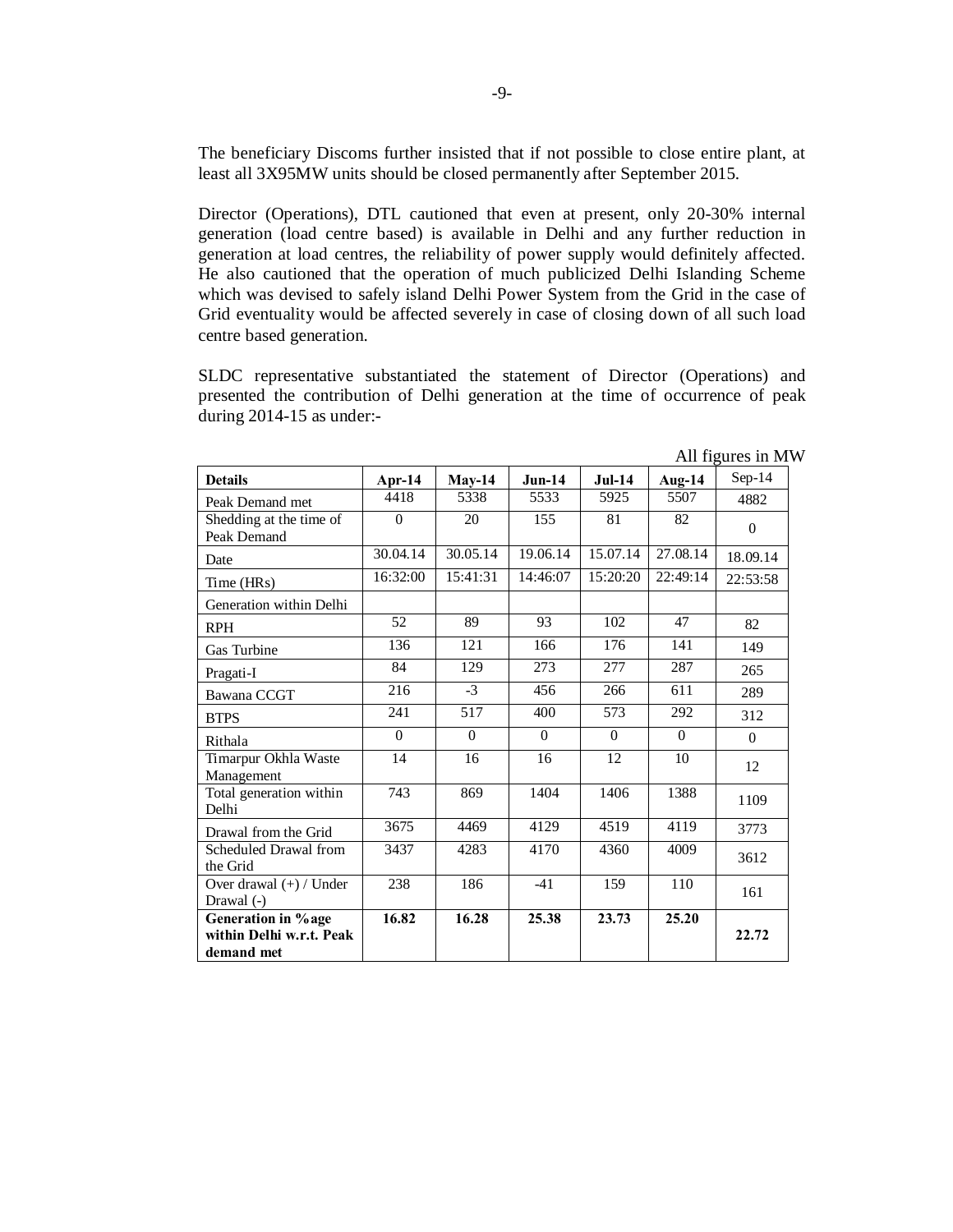| <b>Details</b>                         | <b>Oct-14</b> | <b>Nov-14</b>  | <b>Dec-14</b> | $Jan-15$       | <b>Feb-15</b> | $Mar-15$       |
|----------------------------------------|---------------|----------------|---------------|----------------|---------------|----------------|
| Peak Demand met                        | 4570          | 3408           | 4271          | 4405           | 3847          | 3587           |
| Shedding at the time of<br>Peak Demand | $\Omega$      | $\Omega$       | $\Omega$      | 44             | $\Omega$      | $\mathbf{0}$   |
| Date                                   | 07.10.14      | 07.11.14       | 26.12.14      | 09.01.15       | 06.02.15      | 27.03.15       |
| Time                                   | 22:59:50      | 18:22:27       | 10:41:35      | 10:22:23       | 10:09:58      | 19:21:45       |
| Generation within Delhi                |               |                |               |                |               |                |
| <b>RPH</b>                             | $\mathbf{0}$  | $\Omega$       | $\Omega$      | 38             | 38            | 43             |
| Gas Turbine                            | 111           | 77             | 83            | 83             | 119           | 77             |
| Pragati-I                              | 294           | 263            | 305           | 285            | 160           | 276            |
| Bawana CCGT                            | 295           | 311            | 489           | 575            | 329           | 305            |
| <b>BTPS</b>                            | 423           | 329            | 390           | 384            | 162           | 220            |
| Rithala                                | $\Omega$      | $\Omega$       | $\Omega$      | $\Omega$       | $\Omega$      | $\overline{0}$ |
| Timarpur Okhla Waste<br>Management     | 16            | $\overline{2}$ | $\Omega$      | $\overline{0}$ | $\Omega$      | 18             |
| Total generation within<br>Delhi       | 1139          | 982            | 1267          | 1365           | 824           | 935            |
| Drawal from the Grid                   | 3431          | 2426           | 3004          | 3040           | 3023          | 2649           |
| Scheduled Drawal from<br>the Grid      | 3219          | 2458           | 3148          | 2871           | 2959          | 2681           |
| Over drawal (+) / Under<br>Drawal (-)  | 212           | $-32$          | $-144$        | 169            | 64            | $-32$          |
| Generation in % age                    |               |                |               |                |               |                |
| within Delhi w.r.t. Peak               | 24.92         | 28.81          | 29.67         | 30.99          | 21.42         | 26.07          |
| demand met                             |               |                |               |                |               |                |

The representatives of the Distribution utilities opined that considering the massive corrective steps taken by all utilities after the  $30<sup>th</sup>$  and  $31<sup>st</sup>$  July 2012 Grid Disturbances occurred in country and considering the much improved stability of power system, the possibility of occurrences of such Grid disturbances for which Islanding Schemes are devised, are remote. As such, to take care of such remote chances of Grid eventualities, it is not proper to force the Distribution utilities to utilize such costlier generation thereby burdening the consumers.

CWE(U), MES emphasized that PGCIL which is implementing ISTS at RPH and Tuglakabad and DTL who is the implementing agency for associated downstream transmission system should be made responsible to implement the respective systems as per stipulated time or should be pressurized to be implemented before time as is being done in case of Military System to get rid off the costly generation.

It was also emphasized that the reallocation of capacity of 3X95MW units of BTPS i.e. 285MW out of 705MW total installed capacity may be persued with Central Government after September 2015. 285MW capacity allocation was made to Madhya Pradesh from 01.10.14 to 31.03.15 by the Central Government. However, on the request of Madhya Pradesh, the Central Govt. restored the allocation back to Delhi from 26.12.2014. Such allocation would always beneficial as the benefit of generation at load centre can be availed by Delhi. If the plant can not be closed down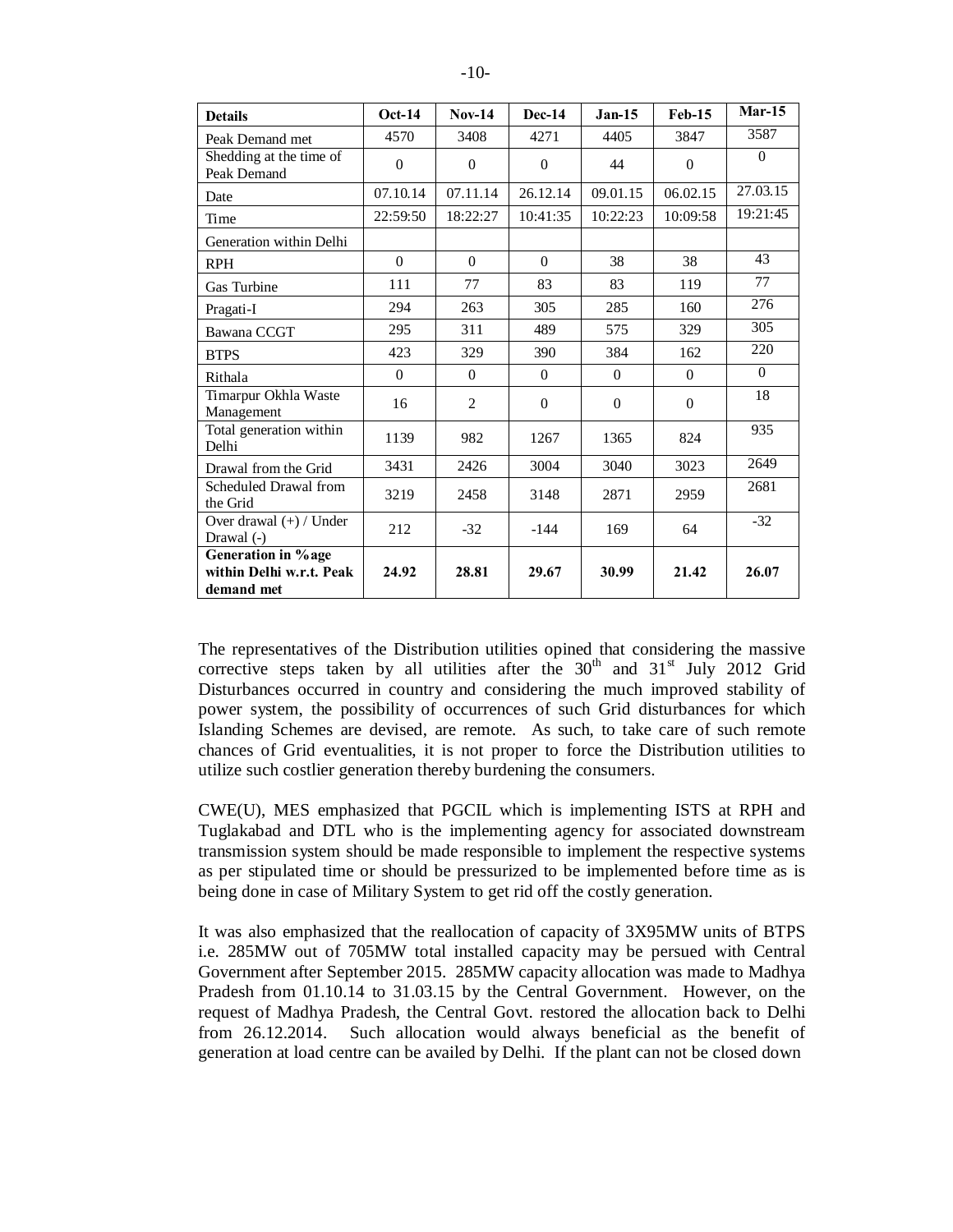now, the Central Govt. may be persuaded to allocate the 285MW capacity to needy states from 01.10.2015 forever.

**Considering the overall views, the Forum decided to recommend the State Govt to take up the matter with NTPC to avoid infusion of additional funds for R&M activities for already outlived inefficient plant. It was also decided to request the State Govt to impress upon the Central Govt. to reallocate 285MW capacity as was done during the period 01.10.2014 to 25.12.2014, for forever. The reallocation of power would not only reduce the fixed cost liability but also would not create system constraints as the plant would actually in operation. If that possibility does not succeed, it would have no option but to close the 3X95MW units during October to March till the commissioning of ISTS and associated transmission system at Tuglakabad. The possibility of decommissioning of 95MW capacity after 30.09.2015 should also be studied considering overall system improvement works being undertaken by DTL.**

| Unit       | <b>Capacity in MW</b> | Date of<br>commissioning | Date of commercial<br>operation |
|------------|-----------------------|--------------------------|---------------------------------|
| $GT-1$     | 31.6                  | 06.12.2010               | 05.02.2011                      |
| $GT-2$     | 31.6                  | 03.10.2010               | 05.02.2011                      |
| <b>STG</b> | 31.6                  | 08.07.2011               | 04.09.2011                      |
| Total      | 94.8                  |                          | Total station: 04.09.2011       |

#### **e) Closure of Rithala CCGT**

The Rithala CCGT Plant commercially declared commissioned as under:-

Due to non availability of Gas since last two years, the station is not in operation. TPDDL representative informed that neither the tariff nor the PPA has been approved by DERC although petition in this matter has been submitted in DERC in 2009.

It was further informed that even during operation of the plant, full cost was not allowed in the ARR of TPDDL but on the contrary during the time of over drawl, pooled purchase cost was allowed whereas during under drawal, UI cost was allowed. It was also clarified that they have claimed the fixed charges of Rs. 96 Crores per annum but still pending in DERC. SLDC informed the generation details of Rithala plant as under:-

| Year    | Gross generation in   PLF in %age |                     | Remarks                                     |
|---------|-----------------------------------|---------------------|---------------------------------------------|
| 2010-11 | 30.5734                           | 34.48               | The gross generation                        |
| 2011-12 | 237.4850                          | 29.10               | for the year $2010-11$<br>84.8087MUs<br>was |
| 2012-13 | 130.0600                          | 6.84                | considering<br>the                          |
| 2013-14 | $-1.23$                           | Plant is completely | infirm power also.                          |
| 2014-15 | $-0.96$                           | under shut-down     |                                             |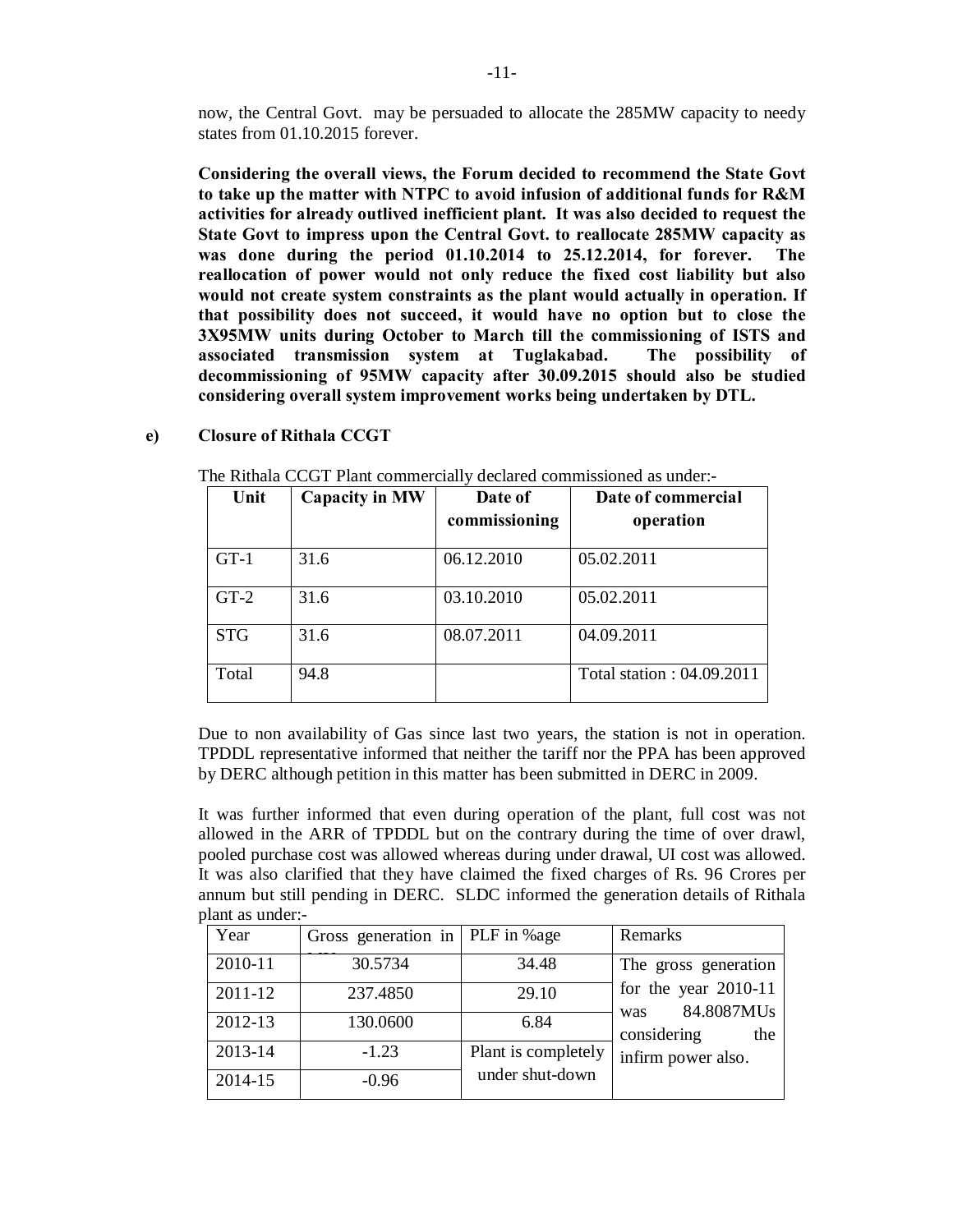**Considering the overall situation of gas in the country and to avoid the burdening the fixed charges, through it is not approved, but still the claim is alive, the Forum advised TPDDL to de-commission the plant immediately.** 

#### **Inter State Generating Stations**

- i) On the recommendations of Delhi Power Procurement Group, one of the costliest sources namely Aravali Jhajjar allocation to Delhi i.e. 693MW capacity has been reallocated to needy states upto 31.03.2016.
- ii) From 756MW capacity allocation of Delhi out of 840MW installed capacity of Dadri (Thermal) Stage-I, 180MW (TPDDL share) has been reallocated to Bihar during the period from 10.09.2014 to 31.08.2015.
- iii) 260MW capacity allocation of Dadri (Thermal)-II, (100MW share of TPDDL and 161MW share of BRPL out of 735MW capacity) out of total 980MW capacity of the station has been reallocated to Bihar from 14.11.2014 to 31.03.2015.
- iv) There is no technical constraint in surrendering of any the share of Central Sector Generation Stations outside Delhi.
- v) The costlier source of thermal and gas generation should be surrendered during the period October to March every year to get rid off fixed and variable charges liabilities. The details of costlier gas and thermal stations (more than Rs. 4 above) are as under:-

| Name<br>οf<br>the | Capacity      | Capacity   | Fixed         | Fixed   | Variable | in<br>Total |
|-------------------|---------------|------------|---------------|---------|----------|-------------|
| station           | of<br>the     | allocation | in<br>charges | charges | Charges  | Ps/Unit     |
|                   | in<br>station | to Delhi   | Rs.<br>Crores | in      | in       |             |
|                   | <b>MW</b>     | in MW      | per annum     | Ps/Unit | Ps/Unit  |             |
|                   |               |            |               |         |          |             |
| Dadri (Th)-I      | 840           | 756        | 520           | 91      | 437      | 528         |
|                   |               |            |               |         |          |             |
| Dadri (Th)-II     | 980           | 735        | 1100          | 160     | 380      | 540         |
| Anta (GPS)        | 419           | 44         | 214           | 71      | 351      | 421         |
|                   |               |            |               |         |          |             |
| Auriya (GPS)      | 663           | 72         | 253           | 53      | 422      | 475         |
|                   |               |            |               |         |          |             |
| Dadri (GPS)       | 830           | 91         | 325           | 54      | 420      | 474         |
|                   |               |            |               |         |          |             |

vi) To meet the shortfall, which may occur in maximum 12 hours in a day may be met from day ahead purchases from Power Exchanges depending upon the requirement.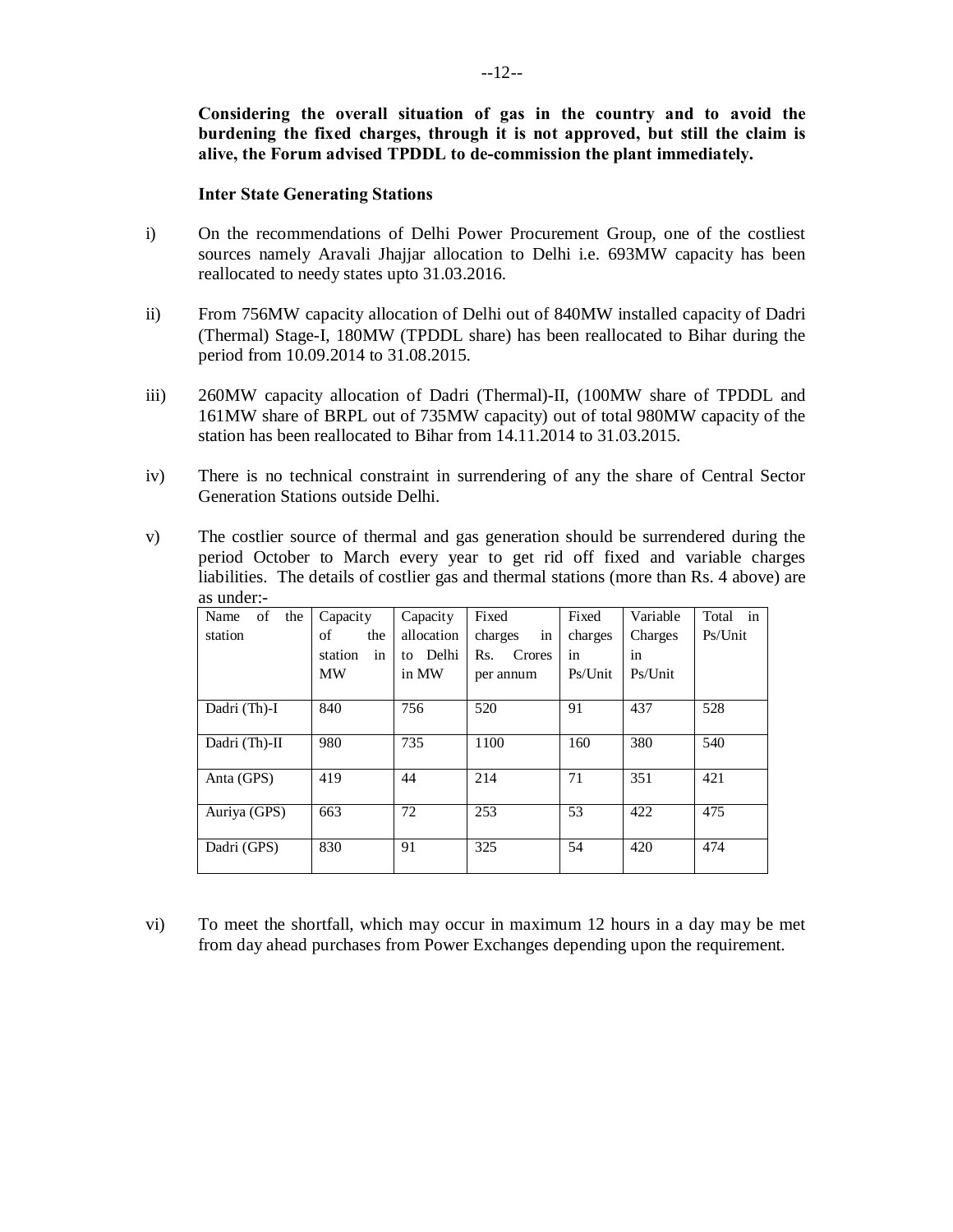vii) As per the Market Monitoring Cell Report available in the website of CERC, the power market rate in the exchange during the April 2014 to December 2014 was as under:-

| <b>Month</b> | Max rate in Rs. /<br>Unit | Min rate<br>in<br><b>Rs/Unit</b> | Weighted Average<br>rate in Rs/Unit |
|--------------|---------------------------|----------------------------------|-------------------------------------|
| Apr 2014     | 15.00                     | 1.78                             | 3.42                                |
| May 2014     | 20.00                     | 1.55                             | 3.26                                |
| Jun 2014     | 10.62                     | 1.32                             | 3.71                                |
| Jul 2014     | 19.00                     | 1.07                             | 3.50                                |
| Aug 2014     | 10.80                     | 1.00                             | 4.33                                |
| Sep 2014     | 8.51                      | 1.17                             | 4.14                                |
| Oct 2014     | 20.00                     | 1.10                             | 4.33                                |
| Nov 2014     | 20.00                     | 1.37                             | 2.97                                |
| Dec 2014     | 20.00                     | 1.10                             | 3.85                                |

From the above, it would be prudent to purchase power from market for shortage period which is not more than 12 hours during winter month rather than keeping the allocation forcing the purchase on round the clock basis upto technical minimum level of 70% of the capacity.

Views of different Discoms regarding reallocation of power from various stations were as under:-

- i) BRPL, BYPL and TPDDL who have the shares from Dadri Gas, Anta Gas and Auriya Gas have proposed reallocation of their entire allocation from these stations from October 2015 permanently due to the fact that these stations generates 40% of its capacity due to non availability of gas and Discoms have to bear 100% fixed cost of these stations thereby burdening of consumers.
- ii) NDMC which is having allocation from Dadri (Thermal) Stage-I unit has expressed their desire to surrender NDMC $\alpha$  share during October to March.
- iii) BRPL proposed to surrender 200MW from Dadri (Thermal)-II but desire to keep its full share from Dadri (Thermal)-I considering the shortages during October to March. Further they expressed that the rate of day ahead of bilateral power during peak hours is more than the total cost of power from the station as evident from the above table.
- iv) TPDDL also proposed to surrender 200MW from Dadri (Thermal)-II but desire to keep its full share from Dadri (Thermal)-I considering the shortages during October to March due to reasons mentioned above.
- v) BYPL does not intend to surrender any power from Dadri (Thermal)-I & II due to ongoing regulations of power from DVC, SJVN etc.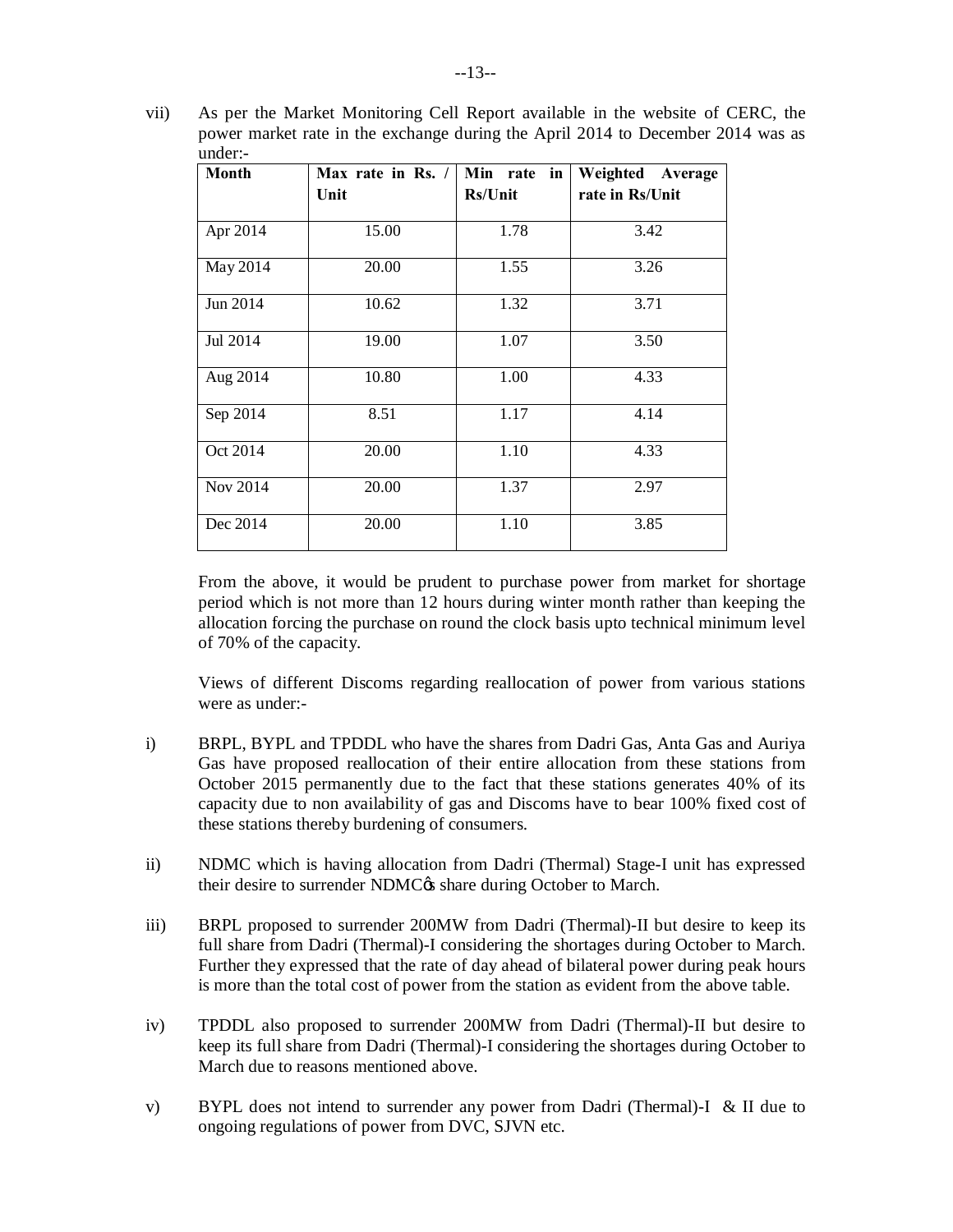|                                                |                 |          |                |              |                 | $\frac{1}{2}$ in $\frac{1}{2}$ in $\frac{1}{2}$ in $\frac{1}{2}$ |  |
|------------------------------------------------|-----------------|----------|----------------|--------------|-----------------|------------------------------------------------------------------|--|
| Sources                                        | October         |          | November       |              | December        |                                                                  |  |
|                                                | <b>Off Peak</b> | Peak     | Off Peak       | Peak         | <b>Off Peak</b> | Peak                                                             |  |
| Demand (2014-15)                               | 3200            | 4570     | 1800           | 3408         | 1800            | 4271                                                             |  |
| Expected Demand 2015-16                        | 3350            | 4800     | 1850           | 4000         | 1850            | 4100                                                             |  |
| Availability within Delhi                      |                 |          |                |              |                 |                                                                  |  |
| <b>RPH</b>                                     | $\theta$        | $\Omega$ | $\overline{0}$ | $\mathbf{0}$ | $\theta$        | $\mathbf{0}$                                                     |  |
| <b>GT</b>                                      | 75              | 75       | 75             | 75           | 75              | 75                                                               |  |
| Pragati                                        | $\theta$        | $\Omega$ | $\Omega$       | $\Omega$     | $\Omega$        | $\Omega$                                                         |  |
| Bawana                                         | 300             | 300      | 300            | 300          | 300             | 300                                                              |  |
| <b>BTPS</b>                                    | 350             | 350      | 350            | 350          | 350             | 350                                                              |  |
| <b>TOWMCL</b>                                  | 8               | 8        | 8              | 8            | 8               | 8                                                                |  |
| Total                                          | 733             | 733      | 733            | 733          | 733             | 733                                                              |  |
| <b>Central Sector</b>                          | 1939            | 2239     | 1739           | 2239         | 1739            | 2239                                                             |  |
| Sasan                                          | 360             | 360      | 360            | 360          | 360             | 360                                                              |  |
| Bilateral                                      |                 |          |                |              |                 |                                                                  |  |
| <b>DVC</b>                                     | 300             | 300      | 300            | 300          | 300             | 300                                                              |  |
| Maithon                                        | 280             | 280      | 280            | 280          | 280             | 280                                                              |  |
| CLP Jhajjar                                    | 120             | 120      | 120            | 120          | 120             | 120                                                              |  |
| Total bilateral (DVC, Maithon,<br>CLP Jhajjar) | 700             | 700      | 700            | 700          | 700             | 700                                                              |  |
| <b>Total Availability</b>                      | 3732            | 4032     | 3532           | 4032         | 3532            | 4032                                                             |  |
| <b>Balance to be purchased</b>                 | $-382$          | 768      | $-1682$        | $-32$        | $-1682$         | 68                                                               |  |

| In case of above proposals are materialized, the power position supply position for |                   |  |
|-------------------------------------------------------------------------------------|-------------------|--|
| October 2015 ó March 2016 is likely to be as under:-                                |                   |  |
|                                                                                     | All figures in MW |  |

| <b>Sources</b>                                 | January         |          | February        |             | March           |        |
|------------------------------------------------|-----------------|----------|-----------------|-------------|-----------------|--------|
|                                                | <b>Off Peak</b> | Peak     | <b>Off Peak</b> | Peak        | <b>Off Peak</b> | Peak   |
| Demand                                         | 1500            | 4405     | 1500            | 3847        | 1500            | 3587   |
| Expected Demand 2015-16                        | 1600            | 4250     | 1600            | 3900        | 1600            | 3800   |
| Availability within Delhi                      |                 |          |                 |             |                 |        |
| <b>RPH</b>                                     | $\mathbf 0$     | $\Omega$ | 0               | $\mathbf 0$ | $\mathbf 0$     | 0      |
| GT                                             | 75              | 75       | 75              | 75          | 75              | 75     |
| Pragati                                        | $\Omega$        | $\Omega$ | $\Omega$        | 0           | $\Omega$        | 0      |
| Bawana                                         | 300             | 300      | 300             | 300         | 300             | 300    |
| <b>BTPS</b>                                    | 350             | 350      | 350             | 350         | 350             | 350    |
| <b>TOWMCL</b>                                  | 8               | 8        | 8               | 8           | 8               | 8      |
| Total                                          | 733             | 733      | 733             | 733         | 733             | 733    |
| <b>Central Sector</b>                          | 1739            | 2239     | 1739            | 2239        | 1739            | 2239   |
| Sasan                                          | 360             | 360      | 360             | 360         | 360             | 360    |
| <b>Bilateral</b>                               |                 |          |                 |             |                 |        |
| <b>DVC</b>                                     | 300             | 300      | 300             | 300         | 300             | 300    |
| Maithon                                        | 280             | 280      | 280             | 280         | 280             | 280    |
| CLP Jhajjar                                    | 120             | 120      | 120             | 120         | 120             | 120    |
| Total bilateral (DVC, Maithon, CLP<br>Jhajjar) | 700             | 700      | 700             | 700         | 700             | 700    |
| <b>Total Availability</b>                      | 3532            | 4032     | 3532            | 4032        | 3532            | 4032   |
| <b>Balance to be purchased</b>                 | $-1932$         | 218      | $-1932$         | $-132$      | $-1932$         | $-232$ |